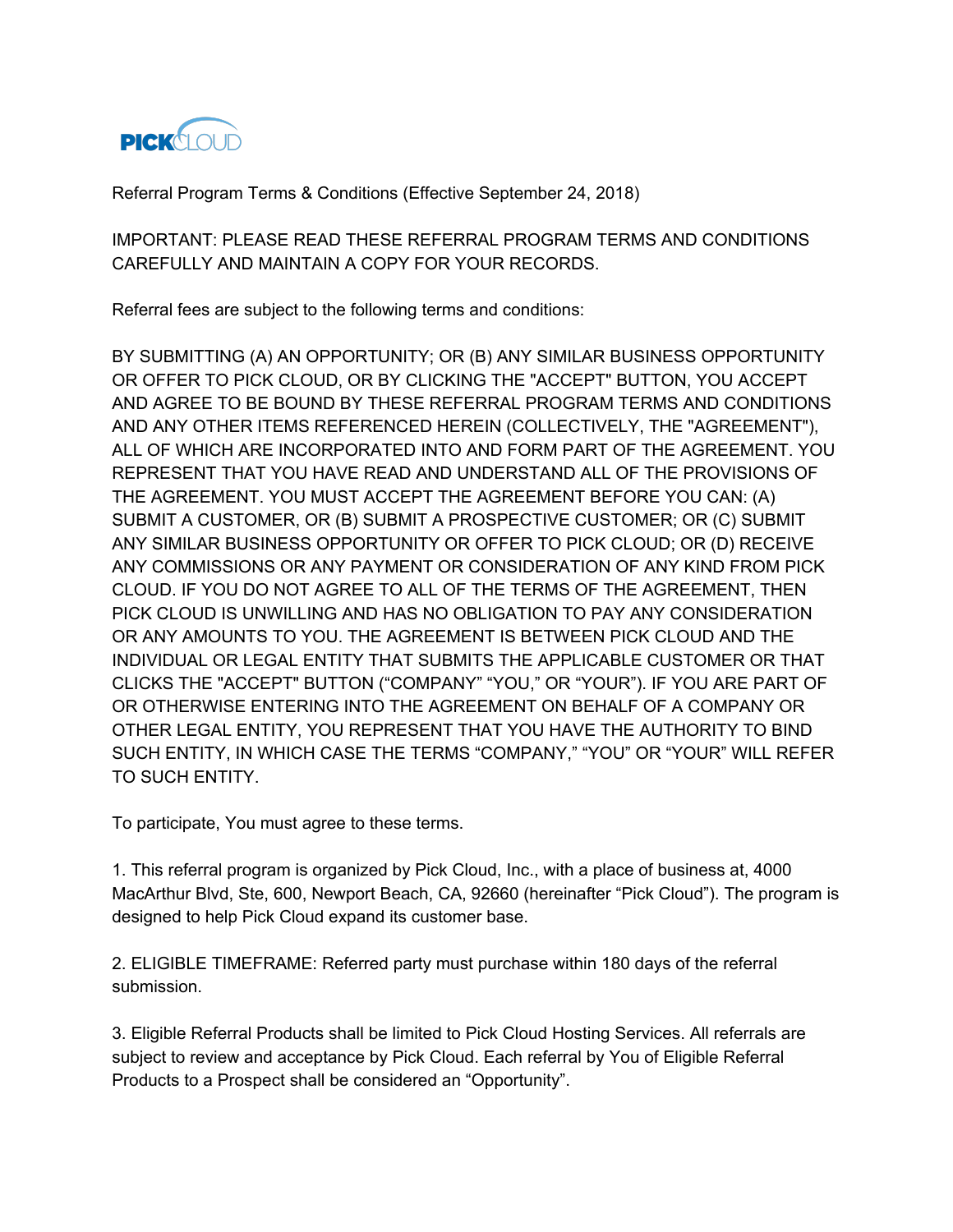3.1 Each Opportunity (in whole or as part of a broader opportunity) must not be: a. pursued directly by Pick Cloud at the time the You submit the Opportunity; b. the subject of a public request for proposal (RFP), invitation for bid (IFB), or similar tender process, that has been published; registered as a referral or otherwise the subject of a deal registration by another finder or partner.

4. Approved Opportunities shall receive a thank you gift from Pick Cloud. If your Opportunity leads to a closed/won transaction, upon receipt of the prospect's sixth month's payment, you will be eligible to receive a \$100 Amazon gift card. If you or your employer is on credit hold with Pick Cloud or not current on all payments due and owing Pick Cloud you are not eligible for a referral fee.

5. You agree that you will not disclose information in violation of any legally enforceable confidentiality, non-disclosure or other contractual restrictions or rights of any third party, including any current or former employers or potential employers. You agree that your participation in this referral program does not violate any of your employer's restrictions and that you have disclosed your participation in this referral program to your employer and your employer has approved your participation in this referral program.

6. Employees of Pick Cloud, Inc., are not eligible to participate.

7. Subsequent sales of software, product, or services to the Prospect shall not be subject to a referral fee.

8. Pick Cloud shall pay You within ninety (90) days following completion of the criterion set forth herein.

9. You shall not make promises or issue any warranty either expressed or implied pertaining to the software, products or services offered by Pick Cloud unless authorized in writing by Pick Cloud to do so.

10. This referral agreement does not grant the You any interest in Pick Cloud's trademarks or any other intellectual property rights.

11. The relationship between the parties shall at all times be that of independent contractors. No employment, partnership or joint venture relationship is formed by this referral agreement and at no time may You position yourself as affiliated to Pick Cloud, except as an independent referrer. In view of this independent relationship You shall not enter into any agreements on behalf of Pick Cloud, shall make no warranty either expressed or implied on behalf of Pick Cloud and shall not incur any expenses on behalf of Pick Cloud.